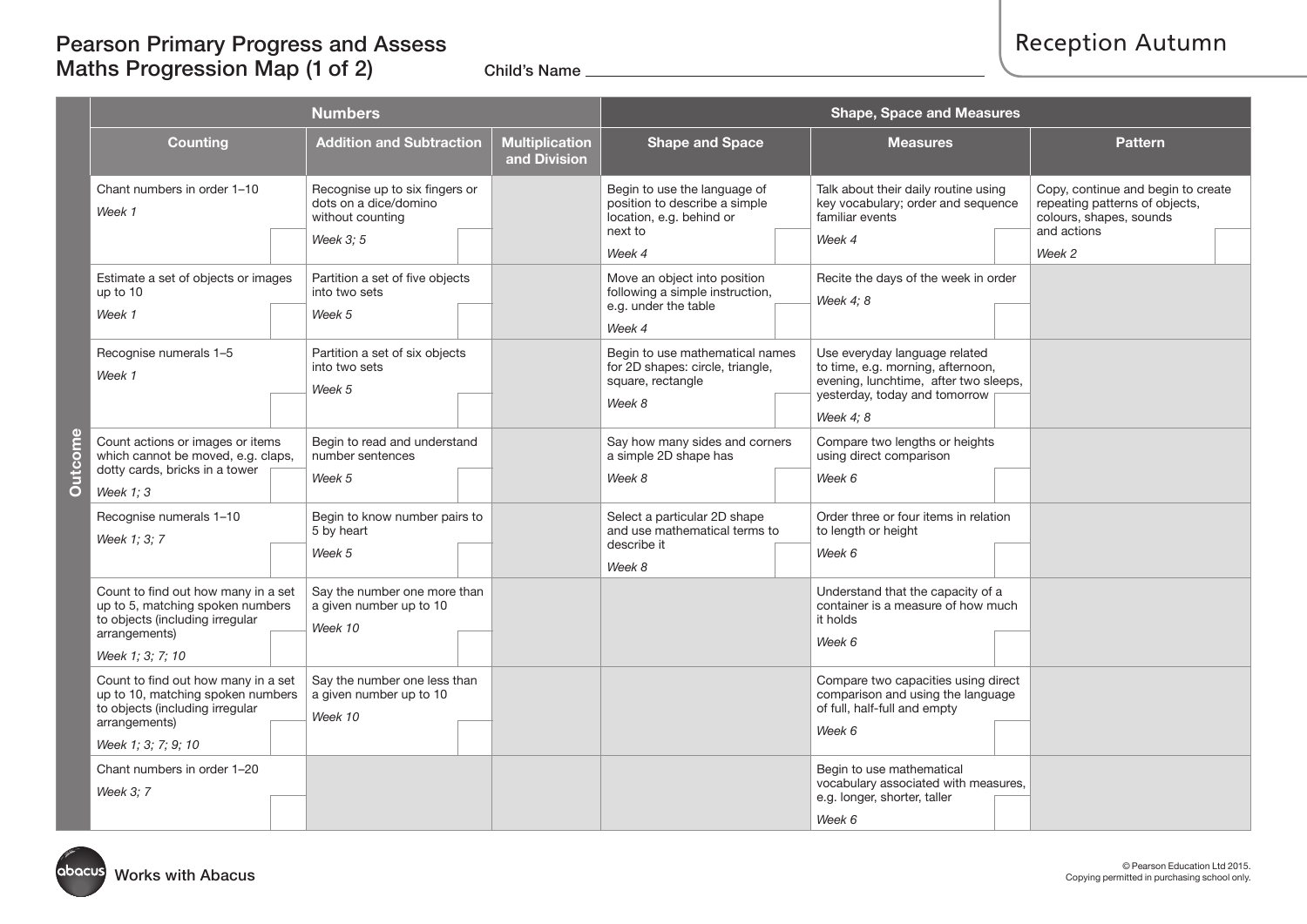## Pearson Primary Progress and Assess Maths Progression Map  $(2 of 2)$  Child's Name

|                                                                        | <b>Numbers</b>                                                                                                                                                                                                                                                                                                                   |                                           | <b>Shape, Space and Measures</b>      |                           |                                                                                                    |                |  |  |  |
|------------------------------------------------------------------------|----------------------------------------------------------------------------------------------------------------------------------------------------------------------------------------------------------------------------------------------------------------------------------------------------------------------------------|-------------------------------------------|---------------------------------------|---------------------------|----------------------------------------------------------------------------------------------------|----------------|--|--|--|
|                                                                        | Counting                                                                                                                                                                                                                                                                                                                         | <b>Addition and</b><br><b>Subtraction</b> | <b>Multiplication</b><br>and Division | Shape and<br><b>Space</b> | <b>Measures</b>                                                                                    | <b>Pattern</b> |  |  |  |
|                                                                        | Recognise numerals 1-20<br>Week 7                                                                                                                                                                                                                                                                                                |                                           |                                       |                           | Begin to recognise the seasons<br>Week 8                                                           |                |  |  |  |
|                                                                        | Begin to use the language of more and fewer to compare<br>sets of objects<br>Week 7                                                                                                                                                                                                                                              |                                           |                                       |                           | Begin to recognise coins and to understand that different<br>coins have different values<br>Week 9 |                |  |  |  |
| Outcome                                                                | Begin to compare and order numbers to 10<br>Week 7                                                                                                                                                                                                                                                                               |                                           |                                       |                           |                                                                                                    |                |  |  |  |
|                                                                        | Begin to write numerals 1-5<br>Week 7; 10                                                                                                                                                                                                                                                                                        |                                           |                                       |                           |                                                                                                    |                |  |  |  |
|                                                                        | Begin to write numerals 6-10<br>Week 7; 10                                                                                                                                                                                                                                                                                       |                                           |                                       |                           |                                                                                                    |                |  |  |  |
|                                                                        | Count back from 10 to zero<br>Week 10                                                                                                                                                                                                                                                                                            |                                           |                                       |                           |                                                                                                    |                |  |  |  |
| Personal, social and emotional development; Communication and language |                                                                                                                                                                                                                                                                                                                                  |                                           |                                       |                           |                                                                                                    |                |  |  |  |
|                                                                        | Work in small and large groups to solve mathematical problems<br>Share ideas and respond to others with relevant comments, questions or actions<br>Explore mathematics through play and begin to invent and solve their own mathematical problems<br>Begin to use mathematical vocabulary in practical activities and discussion |                                           |                                       |                           |                                                                                                    |                |  |  |  |

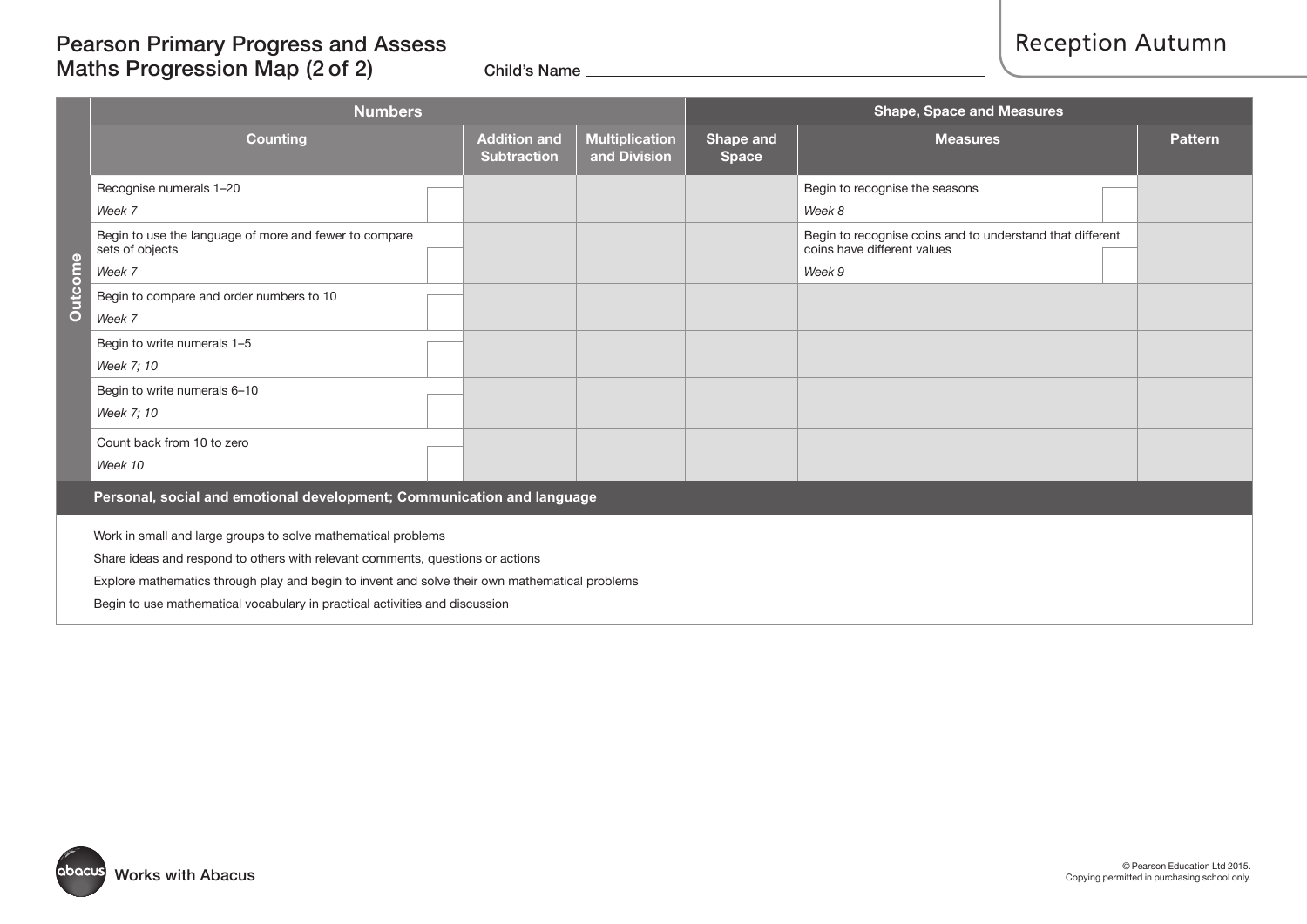# Pearson Primary Progress and Assess Maths Progression Map  $(1$  of 2) Child's Name

| <b>Numbers</b>                                                                                                                                        |  |                                                                                                                                            |  |                                                                                                | <b>Shape, Space and Measures</b> |                                                                                                                                    |                                                                                                   |                                                                                                             |  |
|-------------------------------------------------------------------------------------------------------------------------------------------------------|--|--------------------------------------------------------------------------------------------------------------------------------------------|--|------------------------------------------------------------------------------------------------|----------------------------------|------------------------------------------------------------------------------------------------------------------------------------|---------------------------------------------------------------------------------------------------|-------------------------------------------------------------------------------------------------------------|--|
| <b>Counting</b>                                                                                                                                       |  | <b>Addition and Subtraction</b><br><b>Multiplication</b><br>and Division                                                                   |  | <b>Shape and Space</b>                                                                         | <b>Measures</b>                  | <b>Pattern</b>                                                                                                                     |                                                                                                   |                                                                                                             |  |
| Write numerals 1-10<br>Week 11                                                                                                                        |  | Recognise up to six fingers or dots<br>on a dice/domino without counting<br>Week 11                                                        |  | Count in twos from 0 to 20<br>(whisper counting); begin to<br>recognise the pattern<br>Week 12 |                                  | Recognise line symmetry in pictures,<br>images and simple shapes<br>Week 12                                                        | Begin to recognise units of time:<br>minutes, hours, days, months and<br>vears<br>Week 5; 14      | Copy, continue and<br>create repeating<br>patterns of objects,<br>colours, shapes,<br>sounds and<br>actions |  |
|                                                                                                                                                       |  |                                                                                                                                            |  |                                                                                                |                                  |                                                                                                                                    |                                                                                                   | Week 12                                                                                                     |  |
| Count actions or images or<br>items which cannot be moved,<br>e.g. claps, dotty cards, bricks<br>in a tower<br>Week 11                                |  | Begin to know number pairs to 10<br>by heart<br>Week 13; 20                                                                                |  | Double numbers to 5 using<br>fingers and objects<br>Week 13                                    |                                  | Begin to use mathematical names<br>for 3D shapes: cone, sphere, cube,<br>cuboid, pyramid, cylinder<br>Week 14                      | Begin to recognise the months of the<br>year and recite in order<br>Week 14                       |                                                                                                             |  |
| Recognise numerals 1-10<br>Week 11; 16                                                                                                                |  | Partition a set of up to 10 objects<br>into two sets<br>Week 13; 20                                                                        |  | Halve even numbers to 10 using<br>fingers and objects<br>Week 13                               |                                  | Select a particular 3D shape<br>and use mathematical terms to<br>describe it                                                       | Compare and order two, three<br>or more lengths or heights<br>Week 15                             |                                                                                                             |  |
| Recognise numerals 1-20<br>Week 11; 16                                                                                                                |  | Recognise and write number<br>sentences using addition and<br>equals signs; begin to recognise<br>subtraction signs in number<br>sentences |  | Recognise and use the terms<br>double and half and halve<br>Week 13                            |                                  | Week 14<br>Begin to know left and right<br>Week 19                                                                                 | Measure a length or height using<br>uniform non-standard units,<br>e.g. plastic bricks<br>Week 15 |                                                                                                             |  |
| Estimate a set of objects<br>or images up to 20, saying<br>whether there are more or less<br>than a given number; check<br>by counting<br>Week 11; 16 |  | Week 13; 18; 20<br>Say the number one more than a<br>given number up to 10<br>Week 18                                                      |  | Begin to halve 1 and 3 by<br>cutting cakes in half<br>Week 13                                  |                                  | Follow and give directions using left,<br>right, forward and back<br>Week 19                                                       | Use and understand the language of<br>length: longer, shorter, taller, etc<br>Week 15             |                                                                                                             |  |
| Chant numbers in order 1-20<br>Week 11; 13; 18                                                                                                        |  | Say the number one more than a<br>given number up to 20<br>Week 18                                                                         |  |                                                                                                |                                  | Use the language of position and<br>direction, e.g. forward, back, over,<br>under, above, below, in front of,<br>behind<br>Week 19 | Compare two weights using balances<br>Week 15                                                     |                                                                                                             |  |
| Recognise that teen numbers<br>are ten and some more<br>Week 11; 16; 17                                                                               |  | Say the number one less than a<br>given number up to 10<br>Week 18                                                                         |  |                                                                                                |                                  |                                                                                                                                    | Use and understand the language<br>of weight: heavier, lighter, etc<br>Week 15                    |                                                                                                             |  |

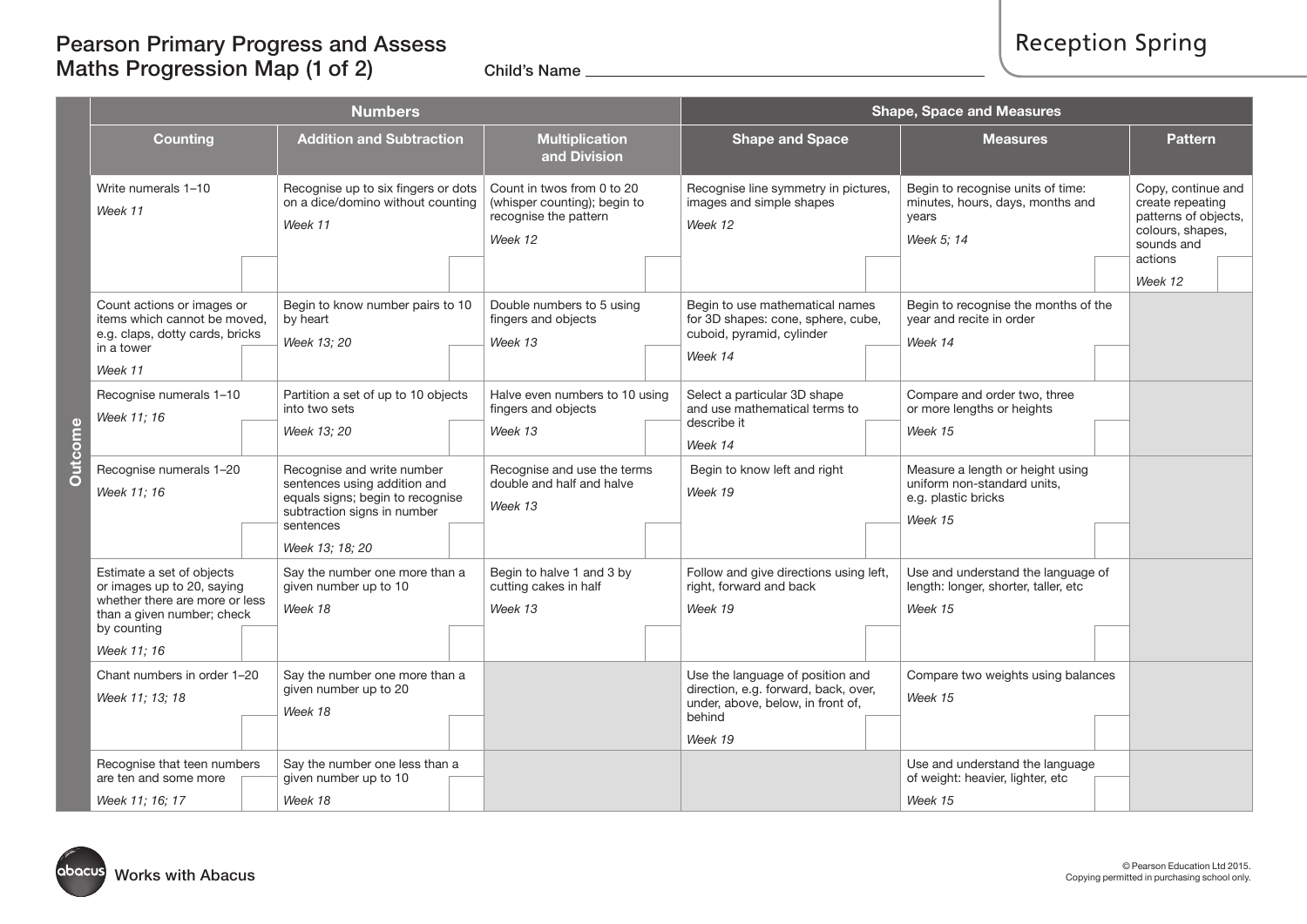### Pearson Primary Progress and Assess Maths Progression Map (2 of 2) Child's Name

|                | <b>Numbers</b>                                                                                                                                |                                                                    | <b>Shape, Space and Measures</b>      |                           |                                                                                                                                                      |                |
|----------------|-----------------------------------------------------------------------------------------------------------------------------------------------|--------------------------------------------------------------------|---------------------------------------|---------------------------|------------------------------------------------------------------------------------------------------------------------------------------------------|----------------|
|                | <b>Counting</b>                                                                                                                               | <b>Addition and Subtraction</b>                                    | <b>Multiplication</b><br>and Division | Shape and<br><b>Space</b> | <b>Measures</b>                                                                                                                                      | <b>Pattern</b> |
|                | Count to find out how many in a set up to 10, matching spoken<br>numbers to objects (including irregular arrangements)<br>Week 11; 13; 16; 18 | Say the number one less than<br>a given number up to 20<br>Week 18 |                                       |                           | Begin to weigh items using uniform non-standard<br>units, e.g. counting bears<br>Week 15                                                             |                |
|                | Count to find out how many in a set up to 20, matching spoken<br>numbers to objects (including irregular arrangements)<br>Week 11; 16; 18     | Know number pairs<br>to 5 by heart<br>Week 20                      |                                       |                           | Recognise and name coins 1p-£2<br>Week 17                                                                                                            |                |
|                | Order numbers to 20<br>Week 11; 16; 18                                                                                                        | Know number pairs<br>to 6 by heart<br>Week 20                      |                                       |                           | Begin to compare and order coins according to value<br>Week 17                                                                                       |                |
|                | Compare two numbers, classifying the largest<br>and the smallest<br>Week 11; 16; 18                                                           |                                                                    |                                       |                           | Begin to make small amounts using two or three<br>coins<br>Week 17                                                                                   |                |
| <b>Outcome</b> | Begin to identify even and odd numbers<br>Week 12; 13                                                                                         |                                                                    |                                       |                           | Recite the days of the week in order<br>Week 19                                                                                                      |                |
|                | Recognise zero as the empty set<br>Week 16                                                                                                    |                                                                    |                                       |                           | Say which day it is today, was yesterday and will<br>be tomorrow<br>Week 19                                                                          |                |
|                | Chant numbers in order beyond 20<br>Week 18                                                                                                   |                                                                    |                                       |                           | Use everyday language related to time, e.g. morning,<br>afternoon, evening, lunchtime, after two sleeps,<br>yesterday, today and tomorrow<br>Week 19 |                |
|                |                                                                                                                                               |                                                                    |                                       |                           | Match key times of the day to o'clock times,<br>e.g. school starts at 9 o'clock<br>Week 19                                                           |                |
|                |                                                                                                                                               |                                                                    |                                       |                           | Recognise that we use digital and analogue clocks<br>to tell the time<br>Week 19                                                                     |                |

**Personal, social and emotional development; Communication and language**

Work in small and large groups to solve mathematical problems

Share ideas and respond to others with relevant comments, questions or actions

Explore mathematics through play and begin to invent and solve their own mathematical problems

Begin to use mathematical vocabulary in practical activities and discussion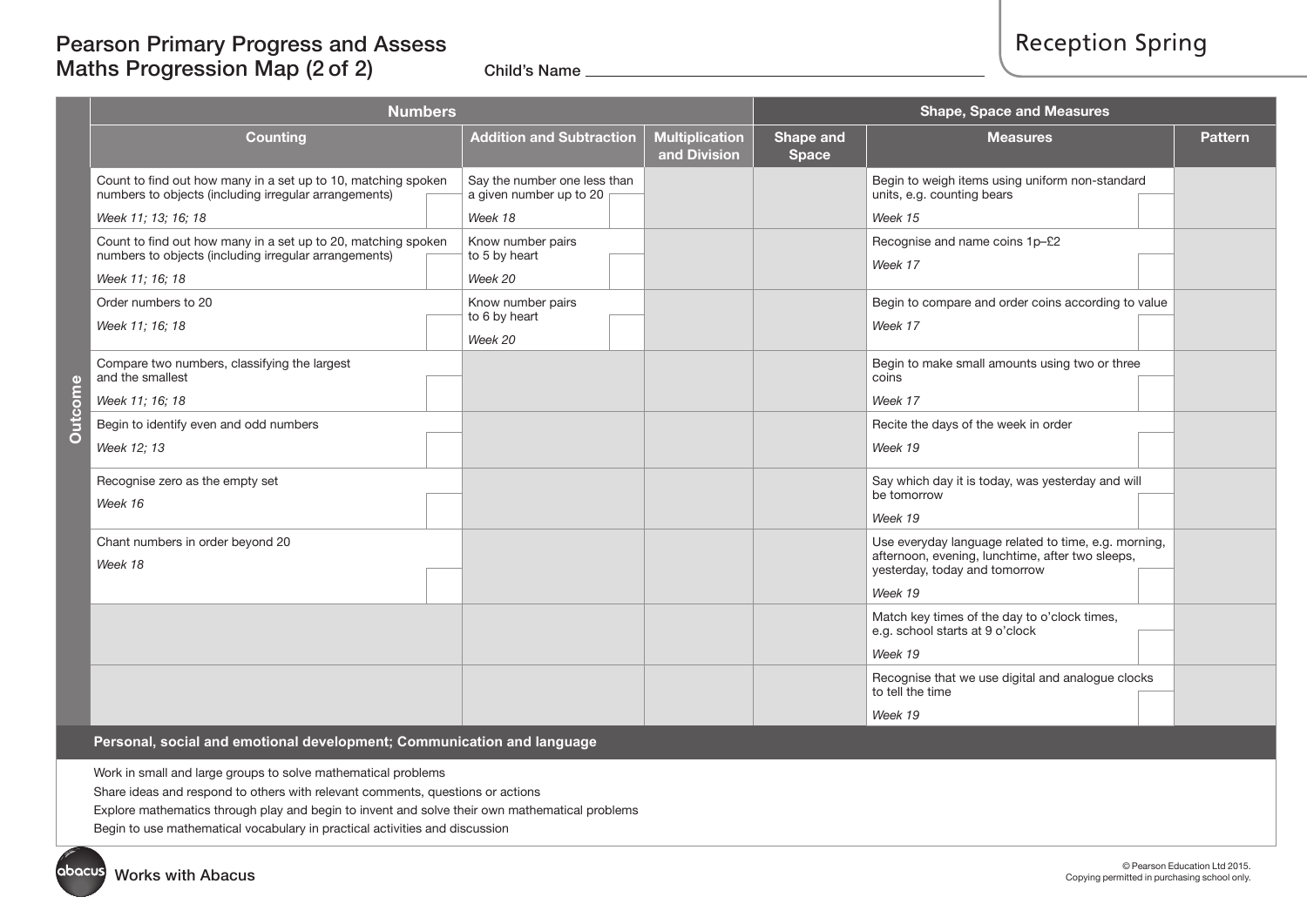# Pearson Primary Progress and Assess Maths Progression Map (1 of 2) Child's Name

|                     | <b>Numbers</b>                                                                                                                                                                                                                             |  |                                                                                                                            |                                                                           |                                                                           |                                                                                            | <b>Shape, Space and Measures</b>                                                                     |                                                                                                             |                                                                                                                                                                                            |                |  |
|---------------------|--------------------------------------------------------------------------------------------------------------------------------------------------------------------------------------------------------------------------------------------|--|----------------------------------------------------------------------------------------------------------------------------|---------------------------------------------------------------------------|---------------------------------------------------------------------------|--------------------------------------------------------------------------------------------|------------------------------------------------------------------------------------------------------|-------------------------------------------------------------------------------------------------------------|--------------------------------------------------------------------------------------------------------------------------------------------------------------------------------------------|----------------|--|
|                     | <b>Counting</b>                                                                                                                                                                                                                            |  | <b>Addition and Subtraction</b>                                                                                            |                                                                           | <b>Multiplication</b><br>and Division                                     |                                                                                            | <b>Shape and Space</b>                                                                               |                                                                                                             | <b>Measures</b>                                                                                                                                                                            | <b>Pattern</b> |  |
|                     | Recognise and write number<br>Count to find out how many in<br>a set of moveable items up to<br>sentences using addition and<br>20, matching spoken numbers<br>equals signs<br>to objects (including irregular<br>Week 27<br>arrangements) |  |                                                                                                                            | Share up to 20 objects (multiples<br>of 4) between four people<br>Week 23 |                                                                           | Use mathematical names for 2D<br>shapes: circle, triangle, square,<br>rectangle<br>Week 22 |                                                                                                      | Recite the days of the week in order<br>and say which day was yesterday and<br>will be tomorrow.<br>Week 25 |                                                                                                                                                                                            |                |  |
|                     | Week 21                                                                                                                                                                                                                                    |  |                                                                                                                            |                                                                           |                                                                           |                                                                                            |                                                                                                      |                                                                                                             |                                                                                                                                                                                            |                |  |
|                     | Estimate a set of objects<br>or images up to 20, saying<br>whether there are more or less<br>than a given number; check<br>by counting                                                                                                     |  | Recognise and write number<br>sentences using subtraction<br>and equals signs<br>Week 27                                   |                                                                           | Double numbers to 5<br>using fingers and objects<br>Week 23               |                                                                                            | Say how many sides and corners a<br>simple 2D shape has<br>Week 22                                   |                                                                                                             | Use everyday language related to<br>time, e.g. morning, afternoon, evening,<br>lunchtime, after two sleeps, yesterday,<br>today and tomorrow                                               |                |  |
|                     | Week 21                                                                                                                                                                                                                                    |  |                                                                                                                            |                                                                           |                                                                           |                                                                                            |                                                                                                      |                                                                                                             | Week 25                                                                                                                                                                                    |                |  |
| come<br><b>Jute</b> | Order numbers to 20<br>Week 21                                                                                                                                                                                                             |  | Say the number one less than a<br>given number up to 20 and count<br>back from any given number up<br>to 20<br>Week 27; 30 |                                                                           | Double numbers to 10<br>using fingers and objects<br>Week 23              |                                                                                            | Select a particular 2D shape and use<br>mathematical terms to describe it<br>Week 22                 |                                                                                                             | Match key times of the day to o'clock<br>times, e.g. school starts at 9 o'clock<br>Week 25                                                                                                 |                |  |
|                     | Compare two numbers,<br>classifying the largest and<br>the smallest<br>Week 21                                                                                                                                                             |  | Say the number one more than a<br>given number up to 20 and count<br>on from any number up to 20<br>Week 27; 30            |                                                                           | Halve even numbers to 10<br>using fingers and objects<br>Week 23          |                                                                                            | use mathematical names for 3D<br>shapes: cone, sphere, cube, cuboid,<br>pyramid, cylinder<br>Week 22 |                                                                                                             | Recognise that we use digital and<br>analogue clocks to tell the time<br>Week 25                                                                                                           |                |  |
|                     | Count up to 100, including<br>marking actions or images or<br>items which cannot be moved,<br>e.g. claps, steps, dotty<br>cards, bricks in a tower<br>Week 21; 26                                                                          |  | Add 2, 3 or 4 to any number<br>up to 20<br>Week 27; 30                                                                     |                                                                           | Halve even numbers to 20<br>using fingers and objects<br>Week 23          |                                                                                            | Select a particular 3D shape and use<br>mathematical terms to describe it<br>Week 22                 |                                                                                                             | Begin to recognise units of time:<br>minutes, hours, days, weeks, months<br>and years and the relationship<br>between them, e.g. seven days in a<br>week, four weeks in a month<br>Week 25 |                |  |
|                     | Recognise zero as the empty<br>set                                                                                                                                                                                                         |  | Subtract 2, 3 or 4 from any<br>number up to 20                                                                             |                                                                           | Recognise and use the terms<br>double and half and halve                  |                                                                                            |                                                                                                      |                                                                                                             | Recognise and name coins 1p-£2<br>and begin to compare and<br>order coins according to value.                                                                                              |                |  |
|                     | Week 21; 26                                                                                                                                                                                                                                |  | Week 27; 30                                                                                                                |                                                                           | Week 23; 24                                                               |                                                                                            |                                                                                                      |                                                                                                             | Week 28                                                                                                                                                                                    |                |  |
|                     | Recognise that teen numbers<br>are ten and some more<br>Week 21; 26                                                                                                                                                                        |  | Solve practical problems<br>involving addition<br>Week 27; 28; 30                                                          |                                                                           | Begin to count in fives<br>from 5 and recognise<br>the pattern<br>Week 24 |                                                                                            |                                                                                                      |                                                                                                             | Begin to make small amounts<br>using two or three coins<br>Week 28                                                                                                                         |                |  |